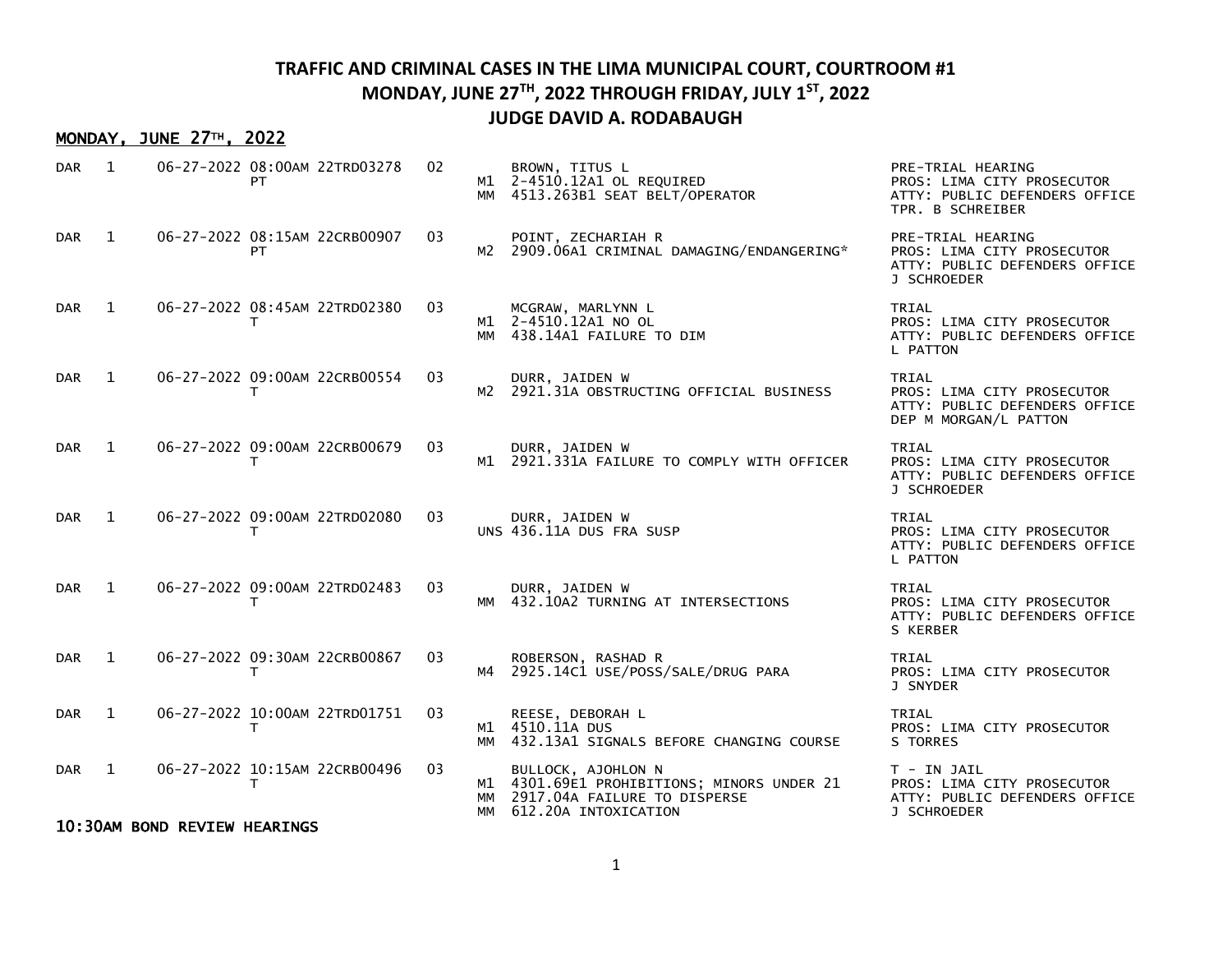| <b>DAR</b> | 1              |           | 06-27-2022 10:45AM 22CRB00312<br>JPT            | 03 | LANDERS, COURTNEY M<br>M1 2921.13A3 FALSIFICATION                                                                                                        | JPT - T CONVERTED TO JPT ONLY<br>PROS: LIMA CITY PROSECUTOR<br>ATTY: PUBLIC DEFENDERS OFFICE<br>K LUTZ  |
|------------|----------------|-----------|-------------------------------------------------|----|----------------------------------------------------------------------------------------------------------------------------------------------------------|---------------------------------------------------------------------------------------------------------|
|            |                |           | 06-27-2022 11:00AM 20TRD06943                   |    | RALPH PERRY<br>M4 3-4510.16A DUS FRA<br>MM RIGHT OF WAY (HWY) STOP SIGNS                                                                                 | SENT REVIEW HEARING                                                                                     |
|            |                | $\bullet$ | CLERK'S OFFICE KEPT JACKET FOLLOWING SENTENCING |    |                                                                                                                                                          |                                                                                                         |
|            |                | $\bullet$ |                                                 |    | NO ASSIGNMENT OR DOCKET INFORMATION WAS SENT TO DEFENDANT OR PD FOR SENT REVIEW HEARING AS A RESULT                                                      |                                                                                                         |
|            |                |           |                                                 |    | 06/23/22: PER JUDGE SMITH, SEE IF ANYONE SHOWS UP FOR HEARING PER SENTENCING ENTRY TO ADDRESS, IF NO SHOW RESET.                                         |                                                                                                         |
| <b>DAR</b> | $\blacksquare$ |           | 06-27-2022 11:15AM 22TRC02634<br><b>PLEA</b>    | 02 | KEMERY, BROCKINGTON A<br>M1 1-4511.19A1A OVI<br>M1 1-4511.19A1D OVI<br>MM 4511.202A REASONABLE CONTROL                                                   | <b>PLEA</b><br>PROS: LIMA CITY PROSECUTOR<br>SCHREIBER, BRANDON                                         |
| DAR        | 1              |           | 06-27-2022 11:30AM 22TRC03477<br><b>PT</b>      | 03 | ARRIZOLA, STEPHANIE L<br>M1 2-4511.19A1A OVI<br>M1 2-4511.19A1D OVI<br>MM 438.04A2 NO TAIL LIGHT / LIC PLATE LIGHT                                       | PRE-TRIAL HEARING<br>PROS: LIMA CITY PROSECUTOR<br>S LUEDEKE                                            |
| DAR        | 1              |           | 06-27-2022 11:45AM 22TRC03139<br>PT             | 03 | STEPP, XAVIER C<br>M1 2-4511.19A1A OVI<br>M1 2-4511.19A2A&B OVI<br>MM 432.08A1 MARKED LANES                                                              | PRE-TRIAL HEARING<br>PROS: LIMA CITY PROSECUTOR<br>ATTY: PUBLIC DEFENDERS OFFICE<br>L PATTON            |
| DAR        | 1              |           | 06-27-2022 01:00PM 22TRD03059<br>PТ             | 06 | INGLES, BRADLEY S<br>M1 4510.11B DUS - OL RESTRICTION VIOL<br>MM 4511.43A RIGHT OF WAY (HWY) STOP SIGNS<br>MM 4513.263B1 SEAT BELT/OPERATOR              | PRE-TRIAL HEARING<br>PROS: LIMA CITY PROSECUTOR<br>ATTY: PUBLIC DEFENDERS OFFICE<br><b>D VERMILLION</b> |
| DAR        | 1              |           | 06-27-2022 01:00PM 22TRD02862<br>PТ             | 03 | SHEHEE, DEYSTINE L<br>M1 2-4510.12A1 NO OL<br>MM 436.14A1 DISPLAY OF PLATES; REG; OBSTRUCTION H BUELL<br>S                                               | PRE-TRIAL HEARING<br>PROS: LIMA CITY PROSECUTOR                                                         |
| DAR        | $\overline{1}$ |           | 06-27-2022 01:15PM 22TRD02379<br>т              | 04 | WILSON, MOLLINA T<br>M1 2-4510.12A1 NO OL<br>M4 4549.08A3 IMPROPER REGISTRATION                                                                          | TRIAL<br>PROS: LIMA CITY PROSECUTOR<br>ATTY: PUBLIC DEFENDERS OFFICE<br>M SCOTT                         |
| <b>DAR</b> | $\mathbf{1}$   |           | 06-27-2022 01:30PM 22TRD03144<br>PT             | 03 | HIGH, TARYN L<br>M1 4549.02A1 STOP AFTER ACCIDENT INJUR PROP<br>M1 4510.11A DUS<br>MM 434.04A SPEED-CONDITIONS; ACDA<br>MM 432.45A TEXTING WHILE DRIVING | PRE-TRIAL HEARING<br>PROS: LIMA CITY PROSECUTOR<br>R SCOTT                                              |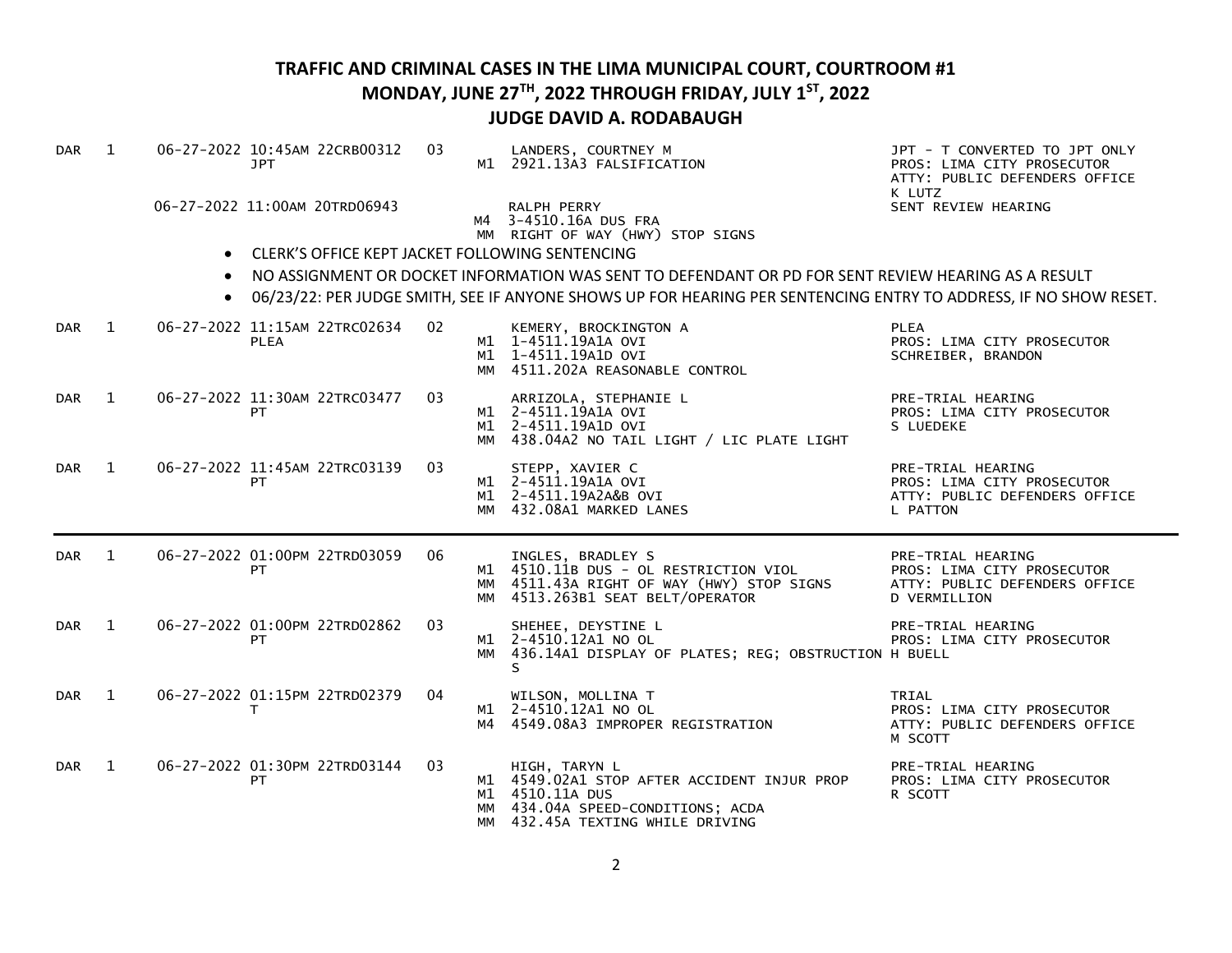| <b>DAR</b>       | $\mathbf{1}$ | 06-27-2022 02:00PM 22CRB00741<br>т            | 03 | HUNTER, JEROME A<br>M1 2903.21A AGGRAVATED MENACING*<br>M4 2907.09A1(1ST) PUBLIC INDECENCY<br>MM 2917.11B2 DISORDERLY CONDUCT | TRIAL<br>PROS: LIMA CITY PROSECUTOR<br>ATTY: PUBLIC DEFENDERS OFFICE<br>J SCHROEDER                  |
|------------------|--------------|-----------------------------------------------|----|-------------------------------------------------------------------------------------------------------------------------------|------------------------------------------------------------------------------------------------------|
| DAR <sub>1</sub> |              | 06-27-2022 02:00PM 22CRB00465<br>T.           | 03 | JENNINGS, JORDAN J<br>M4 2919.25C DOMESTIC VIOLENCE*<br>M4 2903.22A MENACING*                                                 | TRIAL<br>PROS: LIMA CITY PROSECUTOR<br>ATTY: PUBLIC DEFENDERS OFFICE<br>AMBER JOHNSON                |
| DAR 1            |              | 06-27-2022 02:30PM 22CRB00618<br>T.           | 03 | STOCKLIN, THOMAS E, JR<br>M4 2911.21A1 CRIMINAL TRESPASS                                                                      | TRIAL<br>PROS: LIMA CITY PROSECUTOR<br>ATTY: PUBLIC DEFENDERS OFFICE<br>J SCHROEDER                  |
| DAR <sub>1</sub> |              | 06-27-2022 03:00PM 22CRB00411<br>T.           | 04 | DURAN, JOSHUA<br>M1 2913.02A1 THEFT                                                                                           | TRIAL<br>PROS: LIMA CITY PROSECUTOR<br>ATTY: PUBLIC DEFENDERS OFFICE<br>SYNCLAIRE LUCAS              |
| DAR 1            |              | 06-27-2022 03:00PM 22CRB00420<br>т            | 04 | DURAN, JOSHUA<br>M1 2913.02A1 THEFT                                                                                           | TRIAL<br>PROS: LIMA CITY PROSECUTOR<br>ATTY: PUBLIC DEFENDERS OFFICE<br>SYNCLAIRE LUCAS              |
| DAR <sub>1</sub> |              | 06-27-2022 03:45PM 22TRD02498<br>$\mathsf{T}$ | 10 | DAILEY, DANIEL W<br>M1 4510.14A DUS - OVI SUSP<br>MM 4511.39A TURN & STOP SIGNALS                                             | TRIAL<br>PROS: LIMA CITY PROSECUTOR<br>ATTY: PUBLIC DEFENDERS OFFICE<br>T CRAMER                     |
| DAR <sub>1</sub> |              | 06-27-2022 04:00PM 22TRC02752<br>т            | 04 | HOLLAND, JARROD J<br>M1 2-4511.19A1A OVI<br>M1 2-4511.19A2A&B OVI<br>M1 4510.037J DUS - 12 POINT SUSP                         | TRIAL<br>PROS: LIMA CITY PROSECUTOR<br>ATTY: PUBLIC DEFENDERS OFFICE<br>WINTERSTELLER                |
|                  |              | TUESDAY, JUNE 28TH, 2022                      |    |                                                                                                                               |                                                                                                      |
| DAR <sub>1</sub> |              | 06-28-2022 09:00AM 22CRB00585<br>APMH         | 03 | COURTNEY, KIERSTAN E<br>M1 2903.13A ASSAULT*<br>M1 2903.13A ASSAULT*<br>M2 2921.33A RESISTING ARREST                          | ALS APPEAL AND MOTION HEARING<br>PROS: LIMA CITY PROSECUTOR<br>ATTY: BUCHER, ANDREW R<br>J SCHROEDER |
| DAR <sub>1</sub> |              | 06-28-2022 09:00AM 22TRC02157<br><b>APMH</b>  | 03 | COURTNEY, KIERSTAN E<br>M1 1-4511.19A1A OVI<br>M1 1-4511.19A1H OVI<br>MM 432.18A FTY STOP AND YIELD SIGNS                     | ALS APPEAL AND MOTION HEARING<br>PROS: LIMA CITY PROSECUTOR<br>ATTY: BUCHER, ANDREW R<br>N RAYOUM    |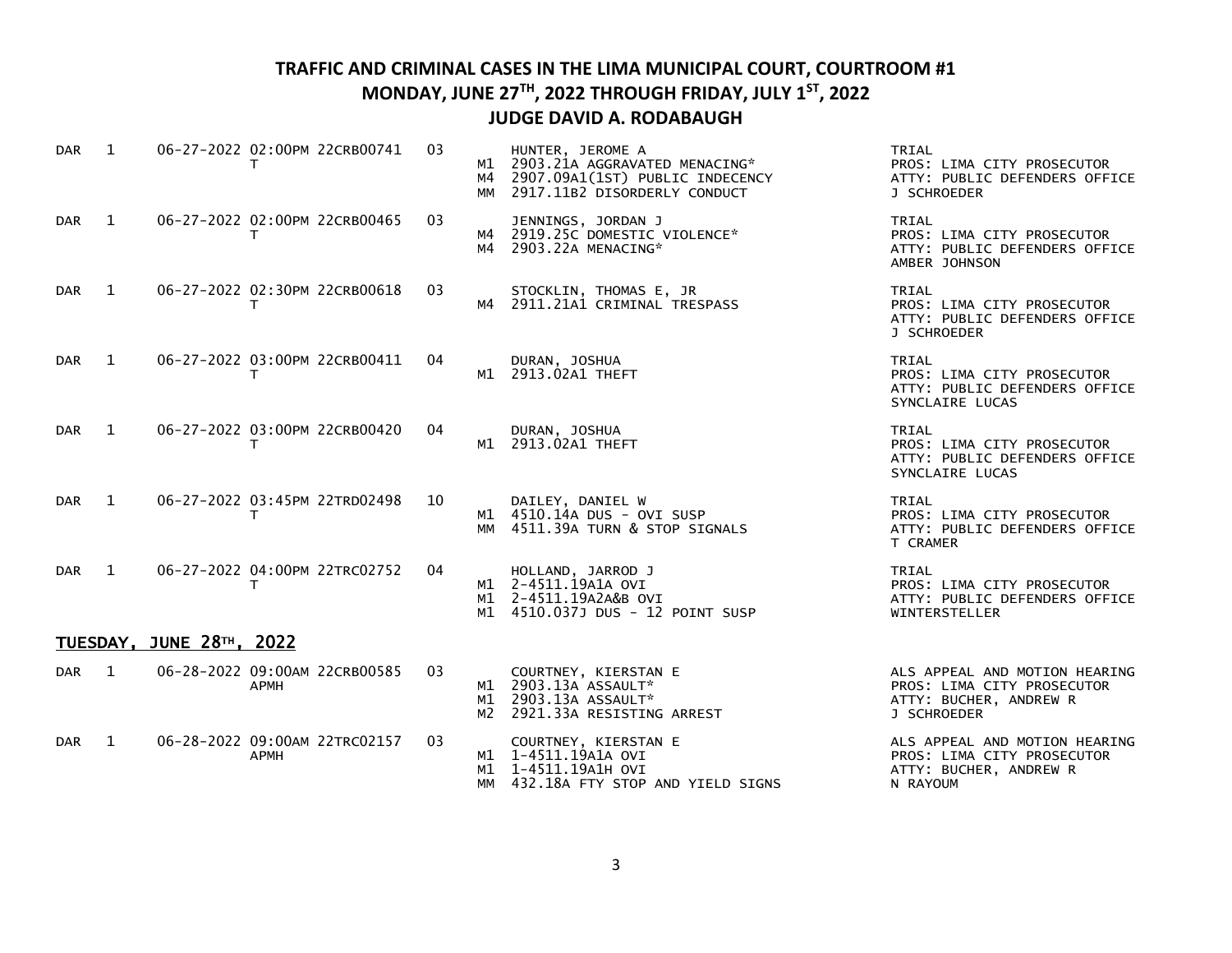| <b>DAR</b>       | 1            | 06-28-2022 09:30AM 22TRC03114<br>PT          | 02 |    | SCHIMPF, LUKE T<br>M1 1-4511.19A1A OVI<br>M1 1-4511.19A2A&B OVI<br>MM 4511.39A TURN & STOP SIGNALS                                               | PRE-TRIAL HEARING<br>PROS: LIMA CITY PROSECUTOR<br>ATTY: BUCHER, ANDREW R<br>TPR. K GIBSON    |
|------------------|--------------|----------------------------------------------|----|----|--------------------------------------------------------------------------------------------------------------------------------------------------|-----------------------------------------------------------------------------------------------|
| DAR              | 1            | 06-28-2022 09:45AM 22TRC03250<br>PT          | 02 |    | GOODEN, IRIN J<br>M1 1-4511.19A1A OVI<br>M1 1-4511.19A1D OVI<br>MM 4513.05A TAIL LIGHTS-REAR LICENSE PLATE                                       | PRE-TRIAL HEARING<br>PROS: LIMA CITY PROSECUTOR<br>ATTY: BUCHER, ANDREW R<br>TPR. B SCHREIBER |
| <b>DAR</b>       | $\mathbf{1}$ | 06-28-2022 10:00AM 22TRC01398<br><b>PLEA</b> | 03 |    | BUCHANAN, DAMON L<br>M1 2-4511.19A1A OVI<br>M1 4549.02A STOPPING AFTER ACCIDENT INFO<br>MM 432.08A1 MARKED LANES                                 | <b>PLEA</b><br>PROS: LIMA CITY PROSECUTOR<br>ATTY: BUCHER, ANDREW R<br>C MARTIN               |
| <b>DAR</b>       | 1            | 06-28-2022 10:15AM 22TRC01124<br><b>PLEA</b> | 02 |    | MANNS, BRANDON P<br>M1 1-4511.19A1A OVI<br>MM 4511.202A REASONABLE CONTROL                                                                       | <b>PLEA</b><br>PROS: LIMA CITY PROSECUTOR<br>ATTY: BUCHER, ANDREW R<br>TPR. M KINSINGER       |
| DAR              | $\mathbf{1}$ | 06-28-2022 11:00AM 22TRD02558<br><b>PLEA</b> | 03 |    | STUMBAUGH, KONYA L<br>M1 4549.02A1 STOP AFTER ACCIDENT INJUR PROP<br>MM 4513.263B1 SEAT BELT/OPERATOR<br>MM 416.01A DUTIES/PEDESTRIANS & DRIVERS | PLEA - EMAIL TO PROS<br>PROS: LIMA CITY PROSECUTOR<br>ATTY: HENNING, ANDREA<br>J SNYDER       |
|                  |              |                                              |    |    |                                                                                                                                                  |                                                                                               |
| DAR <sub>1</sub> |              | 06-28-2022 01:30PM 22CRB00575<br>T.          | 10 |    | WILLIAMSON, ROBERT L, III<br>M1 2919.25A DOMESTIC VIOLENCE*<br>M1 2903.13A ASSAULT*                                                              | TRIAL<br>PROS: LIMA CITY PROSECUTOR<br>ATTY: KLUGE, WILLIAM F.<br>HEIDI E HERRON              |
| <b>DAR</b>       | 1            | 06-28-2022 02:00PM 22TRC02354<br><b>PLEA</b> | 03 |    | CATLETT, ROBERT D, JR<br>M1 2-4511.19A1A OVI<br>M1 2-4511.19A1D OVI<br>MM 432.08A2 MARKED LANES                                                  | <b>PLEA</b><br>PROS: LIMA CITY PROSECUTOR<br>ATTY: KLUGE, WILLIAM F.<br><b>B OSTING</b>       |
| <b>DAR</b>       | 1            | 06-28-2022 02:15PM 22CRB00645<br><b>PLEA</b> | 19 |    | HOLLSTEIN, JAYSON L<br>MM 4301.62B4 OPEN CONTAINER                                                                                               | <b>PLEA</b><br>PROS: LIMA CITY PROSECUTOR<br>ATTY: KLUGE, WILLIAM F.<br>L NELSON-WALLACE      |
| <b>DAR</b>       | 1            | 06-28-2022 02:15PM 22TRC02316<br><b>PLEA</b> | 19 | MM | HOLLSTEIN, JAYSON L<br>M1 1-4511.19A2 OVI<br>4511.21C SPEED REDUCED ZONES                                                                        | <b>PLEA</b><br>PROS: LIMA CITY PROSECUTOR<br>ATTY: KLUGE, WILLIAM F.<br>L NELSON-WALLACE      |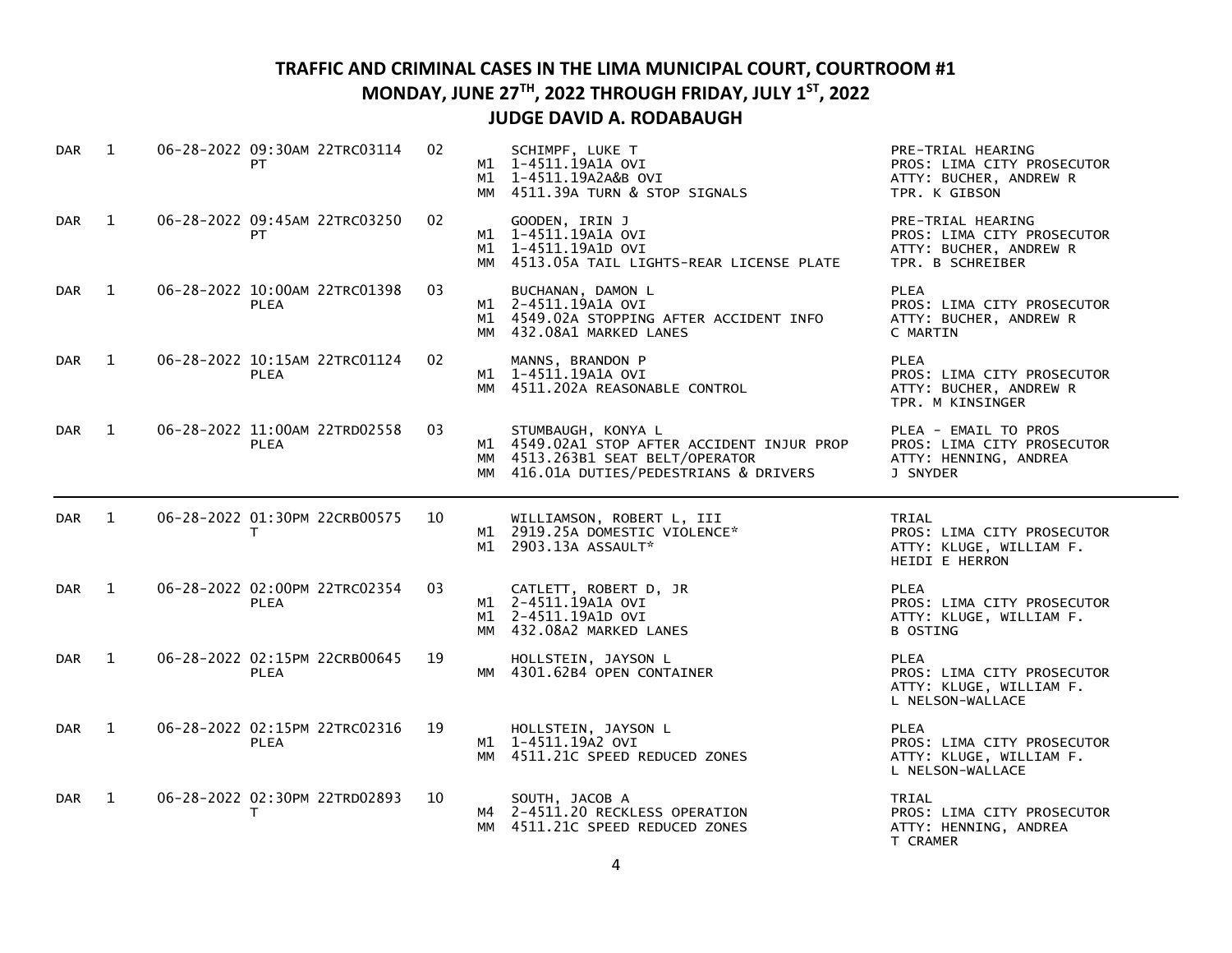#### WEDNESDAY, JUNE 29TH, 2022

| <b>DAR</b>       | 1              |                             | 06-29-2022 08:00AM 22TRC03254<br>PT           | 02 |    | LLOYD, TIFFANY M<br>M1 1-4511.19A1A OVI<br>M1 1-4511.19A1D OVI<br>MM 4511.13C1A SIGNAL LIGHTS/STEADY RED                | PRE-TRIAL HEARING<br>PROS: LIMA CITY PROSECUTOR<br>TPR. B SCHREIBER                            |
|------------------|----------------|-----------------------------|-----------------------------------------------|----|----|-------------------------------------------------------------------------------------------------------------------------|------------------------------------------------------------------------------------------------|
| <b>DAR</b>       | $\mathbf{1}$   |                             | 06-29-2022 08:15AM 22TRD03264<br>PT           | 02 |    | ANDERSON, ASHLEY M<br>M1 4-4510.12A1 NO OL<br>M1 4513.361A TRAFFIC FALSIFICATION<br>MM 4513.263B1 SEAT BELT/OPERATOR    | PRE-TRIAL HEARING<br>PROS: LIMA CITY PROSECUTOR<br>SGT. S POSADA                               |
| <b>DAR</b>       | $\overline{1}$ |                             | 06-29-2022 08:30AM 22CRB00753<br>т            | 02 |    | BELOW, SHELBY<br>MM 2925.11AC3A POSSESSION OF DRUGS                                                                     | TRIAL<br>PROS: LIMA CITY PROSECUTOR<br>ATTY: PUBLIC DEFENDERS OFFICE<br>TPR M KINSINGER        |
| <b>DAR</b>       | $\mathbf{1}$   |                             | 06-29-2022 08:30AM 22TRC02635<br>т            | 02 |    | BELOW, SHELBY A<br>M1 1-4511.19A1A OVI<br>UNS 4510.12A1 NO OL<br>MM 4513.04A DRIVING WITH NO HEADLIGHTS                 | TRIAL<br>PROS: LIMA CITY PROSECUTOR<br>ATTY: PUBLIC DEFENDERS OFFICE<br>TPR. M KINSINGER       |
|                  |                | 9:00AM TRAFFIC ARRAIGNMENTS |                                               |    |    |                                                                                                                         |                                                                                                |
| DAR <sub>1</sub> |                |                             | 06-29-2022 09:00AM 22CRB00442<br><b>PT</b>    | 09 |    | LAMAR, COURTNEY M<br>M1 2913.02A1 THEFT                                                                                 | PRE-TRIAL HEARING<br>PROS: LIMA CITY PROSECUTOR<br>DREW BOSTIC                                 |
| DAR <sub>1</sub> |                |                             | 06-29-2022 09:15AM 22CRB00932<br>PT           | 02 |    | WACHTER, ANDREW J<br>M1 4301.69E1 PROH MINOR UNDER 21 YEARS AGE                                                         | PRE-TRIAL HEARING<br>PROS: LIMA CITY PROSECUTOR<br>ATTY: PUBLIC DEFENDERS OFFICE<br>K J GIBSON |
| DAR <sub>1</sub> |                |                             | 06-29-2022 09:30AM 22CRB00922<br>PT           | 03 |    | PETAWAY, ANESHA R<br>MM 612.07B4 OPEN CONTAINER PROHIBITED                                                              | PRE-TRIAL HEARING<br>PROS: LIMA CITY PROSECUTOR<br>J SCHROEDER                                 |
| DAR <sub>1</sub> |                |                             | 06-29-2022 09:30AM 22TRC03511<br>PT           | 03 |    | PETAWAY, ANESHA R<br>M1 2-4511.19A1A OVI<br>M1 2-4511.19A1H OVI<br>M1 4-4510.12A1 NO OL                                 | PRE-TRIAL HEARING<br>PROS: LIMA CITY PROSECUTOR<br>A GLANEMAN                                  |
| DAR <sub>1</sub> |                |                             | 06-29-2022 09:45AM 22CRB00921<br>PT           | 03 | ММ | NICHOLS, ASHLYNN N<br>M1 2903.13A ASSAULT*<br>M2 2921.33A RESISTING ARREST<br>612.20A INTOXICATION                      | PRE-TRIAL HEARING<br>PROS: LIMA CITY PROSECUTOR<br>J SCHROEDER                                 |
| <b>DAR</b>       | $\mathbf{1}$   |                             | 06-29-2022 10:00AM 21CRB00660<br>$\mathsf{T}$ | 04 |    | OLIVO, SONNY G<br>M1 2921.13A3 FALSIFICATION<br>M4 2925.14C1 USE/POSS/SALE/DRUG PARA<br>MM 2917.11B2 DISORDERLY CONDUCT | TRIAL<br>PROS: LIMA CITY PROSECUTOR<br>ATTY: PUBLIC DEFENDERS OFFICE<br>D MOHR/M MORGAN        |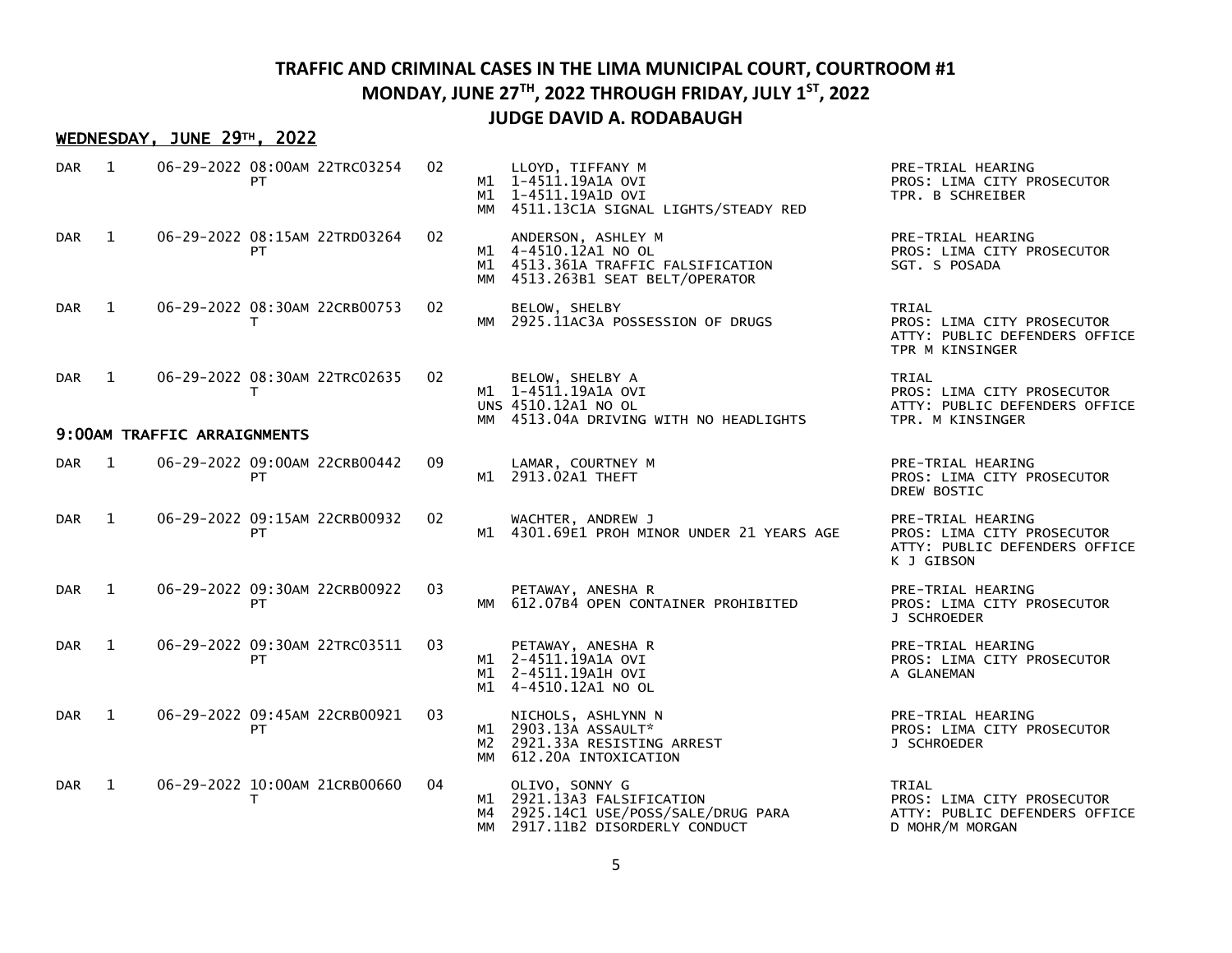| <b>DAR</b>       | 1              |                              | 06-29-2022 10:00AM 21TRD03125<br>T.          | 04 |          | OLIVO, SONNY G<br>UNS 4510.16A DUS - FRA SUSP<br>MM 4511.39A TURN & STOP SIGNALS                                        | TRIAL<br>PROS: LIMA CITY PROSECUTOR<br>ATTY: PUBLIC DEFENDERS OFFICE<br>D MOHR                 |
|------------------|----------------|------------------------------|----------------------------------------------|----|----------|-------------------------------------------------------------------------------------------------------------------------|------------------------------------------------------------------------------------------------|
| <b>DAR</b>       | $\overline{1}$ |                              | 06-29-2022 10:15AM 21TRD09485<br>T.          | 10 |          | POLING, WILLIAM N<br>M1 2-4510.12A1 NO OL<br>MM 4503.11A FILE FOR ANNUAL REGISTRATION                                   | $T - IN JAIL$<br>PROS: LIMA CITY PROSECUTOR<br>ATTY: PUBLIC DEFENDERS OFFICE<br>C WARRIS       |
|                  |                | 10:30AM BOND REVIEW HEARINGS |                                              |    |          |                                                                                                                         |                                                                                                |
| DAR <sub>1</sub> |                |                              | 06-29-2022 11:00AM 22TRD02602<br><b>PLEA</b> | 10 |          | ARTIS, KADREN<br>M1 2-4510.12A1 NO OL                                                                                   | <b>PLEA</b><br>PROS: LIMA CITY PROSECUTOR<br>J ZIMMERLY                                        |
| <b>DAR</b>       | $\overline{1}$ |                              | 06-29-2022 11:15AM 22TRD02058<br><b>PLEA</b> | 10 | МM       | DAILEY, MATTHEW W<br>M1 4510.14A DUS - OVI SUSP<br>4511.42A RIGHT WAY WHEN TURNING LEFT                                 | <b>PLEA</b><br>PROS: LIMA CITY PROSECUTOR<br>ATTY: PUBLIC DEFENDERS OFFICE<br>T CRAMER         |
| DAR              | $\mathbf{1}$   |                              | 06-29-2022 01:00PM 22TRD03609<br>PT.         | 03 |          | BAUMBARGER, RUSTY<br>M1 2-4510.12A1 NO OL<br>MM 432.13A1 SIGNALS BEFORE CHANGING COURSE                                 | PRE-TRIAL HEARING<br>PROS: LIMA CITY PROSECUTOR<br>ATTY: PUBLIC DEFENDERS OFFICE<br>T ENGLE    |
| <b>DAR</b>       | $\mathbf{1}$   |                              | 06-29-2022 01:15PM 22TRC00438<br><b>PLEA</b> | 02 |          | PATTON, STEVEN L<br>M1 1-4511.19A1A OVI<br>M1 1-4511.19A1D OVI<br>MM 4511.21C SPEED<br>MM 4513.263B1 SEAT BELT/OPERATOR | PLEA - IN JAIL<br>PROS: LIMA CITY PROSECUTOR<br>ATTY: PUBLIC DEFENDERS OFFICE<br>SGT. S POSADA |
| <b>DAR</b>       | $\mathbf{1}$   |                              | 06-29-2022 01:15PM 22TRD00685<br><b>PLEA</b> | 03 |          | PATTON, STEVEN L<br>M1 4510.14A DUS - OVI SUSP                                                                          | PLEA - IN JAIL<br>PROS: LIMA CITY PROSECUTOR<br>ATTY: PUBLIC DEFENDERS OFFICE<br>L PATTON      |
| <b>DAR</b>       | 1              |                              | 06-29-2022 02:00PM 22CRB00961<br>T.          | 03 |          | JONES, DERRICK M<br>M4 2925.14C1 USE/POSS/SALE/DRUG PARA                                                                | TRIAL<br>PROS: LIMA CITY PROSECUTOR<br>ATTY: PUBLIC DEFENDERS OFFICE<br>J SCHROEDER            |
| <b>DAR</b>       | 1              |                              | 06-29-2022 02:15PM 22CRB00573<br>T.          | 04 | M1<br>м4 | KLEIN, TIA M<br>2919.25C(M1) DOMESTIC VIOLENCE*<br>2903.22A MENACING*                                                   | TRIAL<br>PROS: LIMA CITY PROSECUTOR<br>M MORGAN                                                |
| <b>DAR</b>       | 1              |                              | 06-29-2022 02:15PM 22TRD01679<br>т           | 04 | MМ       | KLEIN, TIA M<br>M1 4510.14A DUS - OVI SUSP<br>4503.11A FILE FOR ANNUAL REGISTRATION                                     | TRIAL<br>PROS: LIMA CITY PROSECUTOR<br>J BREITIGAN                                             |